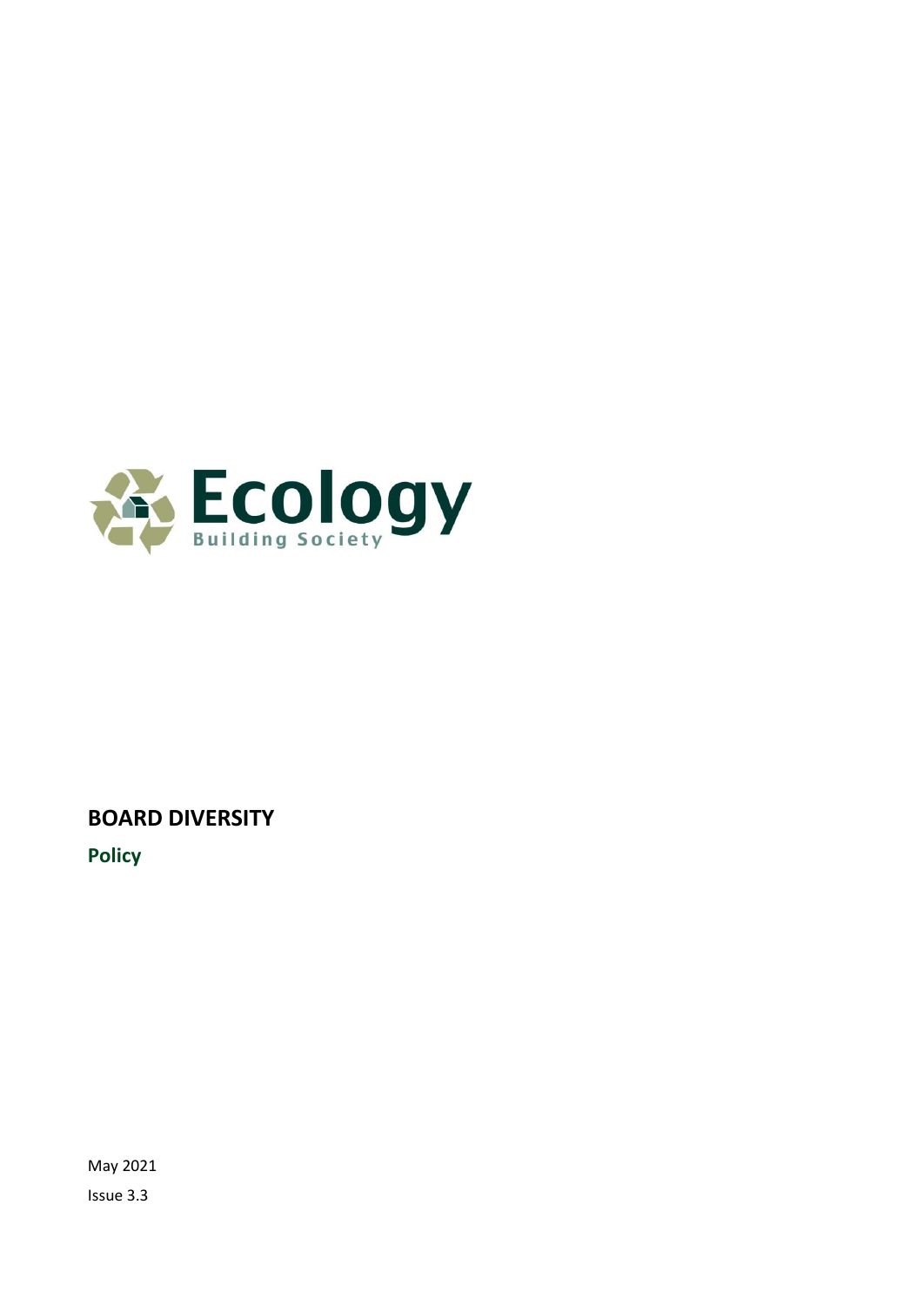

# **Table of Contents**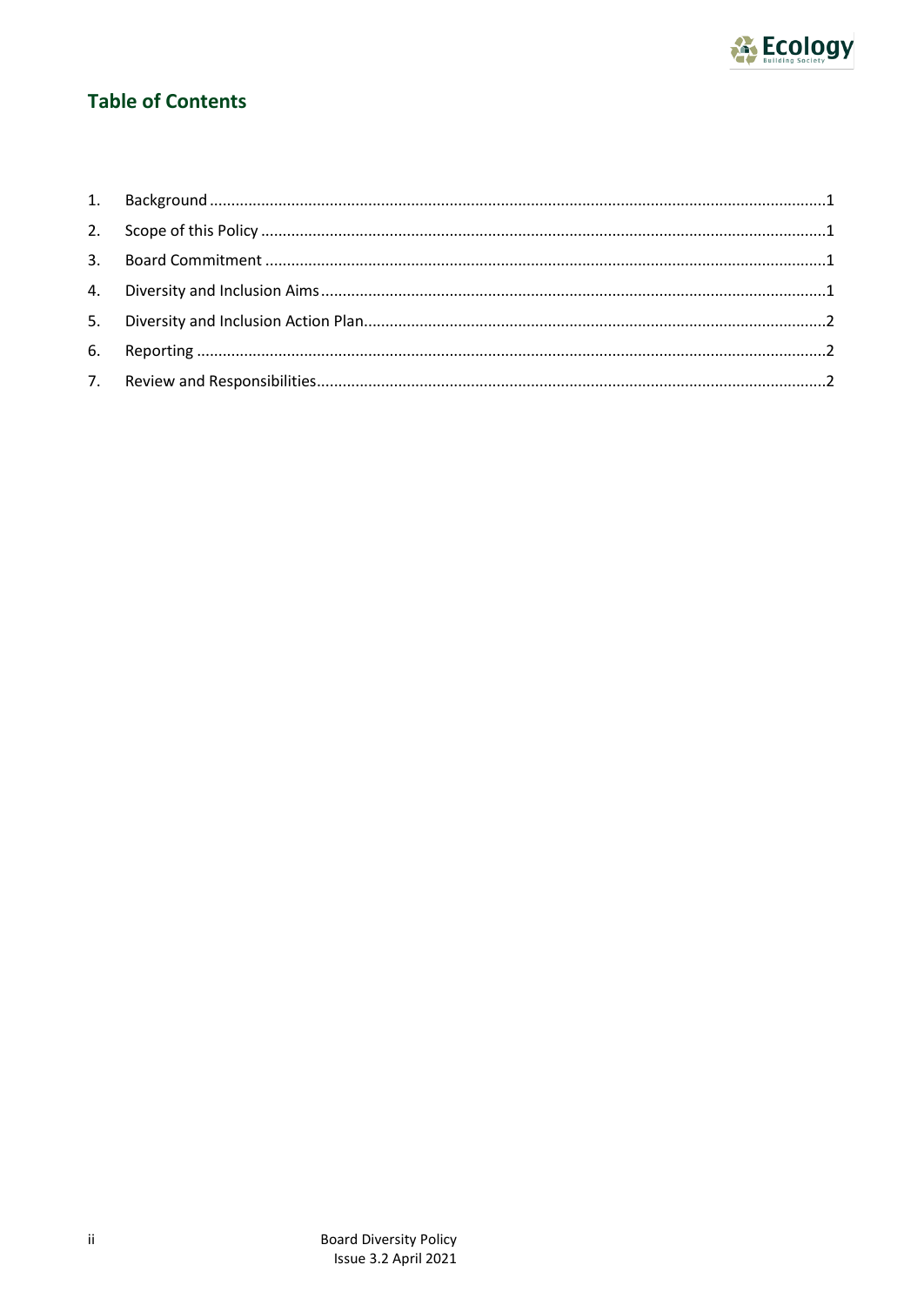

### <span id="page-2-0"></span>1. **Background**

Diversity plays an important role in promoting good governance within the Society.

The 2018 version of the UK Corporate Governance Code (The Code) $^1$  recognises the value that a diverse Board can bring. Principle 3.J states, *"Appointments to the board should be subject to a formal, rigorous and transparent procedure, and an effective succession plan should be maintained for board and senior management. Both appointments and succession plans should be based on merit and objective criteria and,*  within this context, should promote diversity of gender, social and ethnic backgrounds, cognitive and personal *strengths".*

### <span id="page-2-1"></span>2. **Scope of this Policy**

The scope of this Policy applies to the Board of the Ecology Building Society ('the Society'). Diversity, equality and inclusion are valued at all levels within the Society and in all that we do. The Society's wider commitment to equality, diversity and inclusion for its employees and prospective employees is encapsulated in a separate Equality, Diversity and Inclusion policy. The Society's commitment to equality, diversity and inclusion for its members or prospective members is included in the Society Ethics Policy.

#### <span id="page-2-2"></span>3. **Board Commitment**

The Society is committed to engaging a broad set of qualities skills, experience and competencies when recruiting members to the Board.

The Board recognises that a diverse Board strengthens the effectiveness of its independence, judgement and decision making, by facilitating a broader range of views, opinions, experience, perception, values and backgrounds.

The Society's diversity and inclusion ambition is to support an inclusive environment where everyone can contribute to the success of the Society. Appointments to the Board are based on merit and objective criteria reflecting the skills, knowledge, experience, regulatory and business environment experience needed to ensure a rounded and effective Board.

No candidate for Board membership shall be discriminated against on grounds of age, gender, gender reassignment, being married or in a civil partnership, being pregnant or on maternity/paternity leave, disability, race including colour, nationality, ethnic or national origin, religion or belief, sexual orientation, social circumstances or any other irrelevant factor.

### <span id="page-2-3"></span>4. **Diversity and Inclusion Aims**

Aim to have at least 30% female representation on the Board in the medium term

Only use search and specialist recruitment agencies that have signed up to the Standard Voluntary Code of Conduct for Executive Search Firms (with a preference for those signed up to the Enhanced code)

Commitment to fostering an inclusive culture and investing in the talent pipeline, particularly nurturing minority and female talent, providing development opportunities for all and having robust succession planning.

Regularly review and assess the composition of the Board and its Committees, including succession plans, considering the balance of skills, experience, independence, and knowledge with its diverse composition.

<sup>1</sup> https://www.frc.org.uk/getattachment/88bd8c45-50ea-4841-95b0-d2f4f48069a2/2018-UK-Corporate-Governance-Code-FINAL.PDF